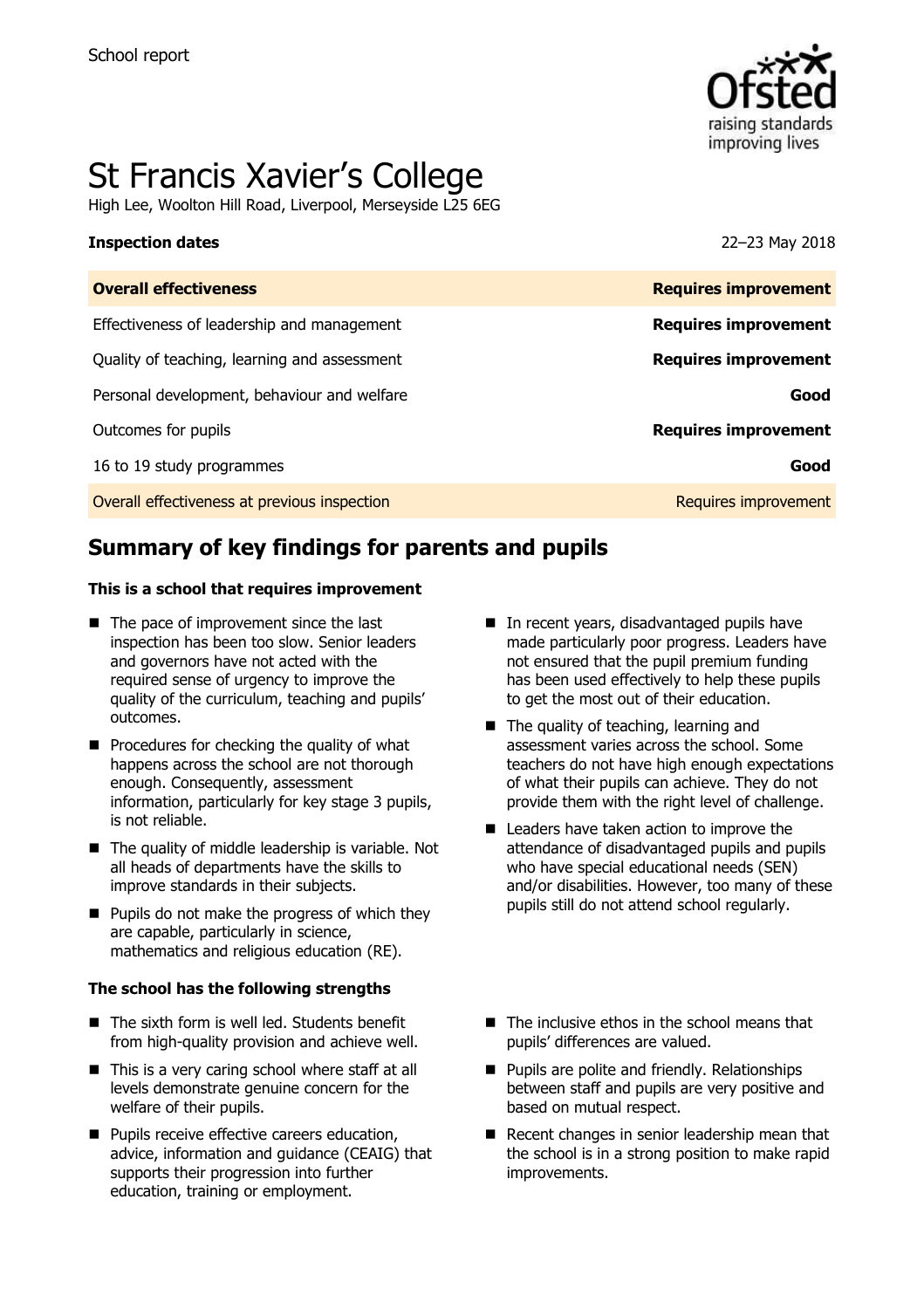

# **Full report**

### **What does the school need to do to improve further?**

- Improve the quality of leadership and governance by ensuring that:
	- senior leaders and governors continue to work with a sense of urgency to bring about improvements across the school
	- senior leaders and governors use thorough quality assurance procedures to monitor and evaluate all aspects of the school's work
	- the assessment system provides accurate and reliable information about pupils' progress, particularly in key stage 3
	- all middle leaders have the skills to improve standards in their respective areas
	- pupil premium funding is used effectively to enable all disadvantaged pupils to achieve their potential.
- $\blacksquare$  Improve outcomes for pupils by ensuring that:
	- all pupils make at least good progress in all subjects, particularly in science, mathematics and religious education (RE)
	- the progress of disadvantaged pupils matches or exceeds that of other pupils nationally.
- Improve the quality of teaching and learning by ensuring that all teachers:
	- have high expectations of what their pupils can achieve
	- provide their pupils with the right level of challenge
	- use questioning effectively to develop pupils' understanding
	- develop pupils' deep knowledge and skills of reasoning and problem-solving
	- accurately assess their pupils' progress, particularly in key stage 3.
- Build on the improvements already made to further reduce the number of disadvantaged pupils and those who have SEN and/or disabilities who do not attend school regularly.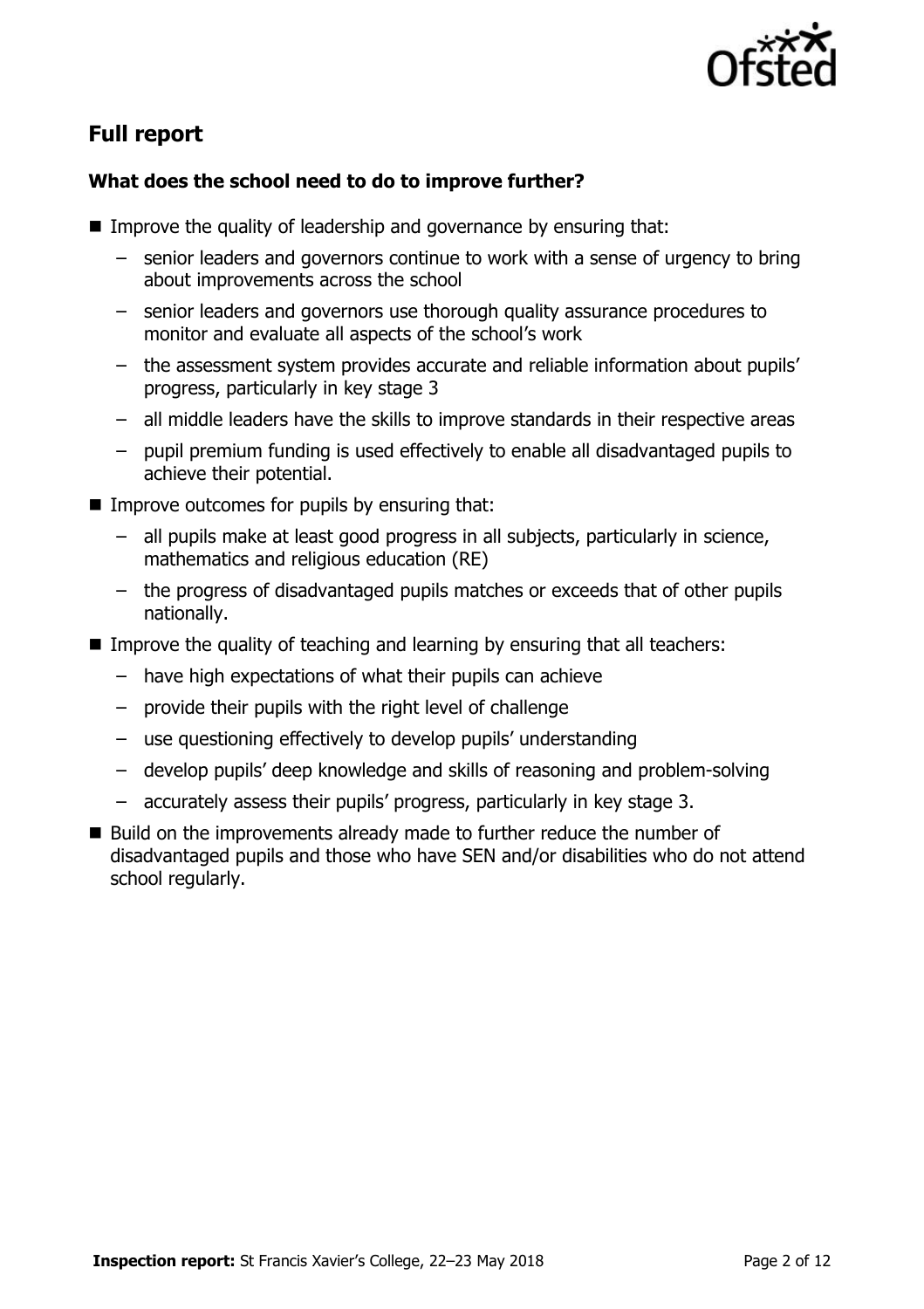

# **Inspection judgements**

### **Effectiveness of leadership and management Requires improvement**

- The actions that senior leaders and governors have taken since the last inspection have not been effective enough to raise standards across the school. Following the outcomes in 2017, senior leaders have worked in a more focused way and with a greater sense of urgency. This means that many pupils are now making better progress. However, leaders are accurate in their assessment that many areas of the school still require further improvement.
- At the time of this inspection, the leadership of the school is very much in a transition phase. The executive headteacher and head of school are retiring at the end of this term. Governors have appointed a new interim headteacher who has a proven track record of school improvement. He takes up his post officially in September but has already been working in the school in an improvement role.
- $\blacksquare$  Since his appointment, the new interim headteacher has used his time well, working collaboratively with staff and pupils, and communicating his vision and plans for the coming year. Staff and pupils who spoke with inspectors feel that their views are valued and are very positive about the future direction of travel.
- Quality assurance systems are not sufficiently rigorous. This means that senior leaders and governors are not able to monitor what happens across the school in a systematic and effective way. Consequently, the evaluations that they make about the quality of teaching and pupils' progress are not always reliable. This is particularly evident in the key stage 3 assessment information. Inspection evidence shows that the school's most recent data on key stage 3 pupils' progress does not always match what is seen in the quality of work in their books.
- While there are some examples of strong subject leadership in the school, this is not the case in all departments. Some middle leaders do not have the skills to monitor and evaluate effectively what is happening in their departments. Consequently, they are not able to take appropriate action to improve the quality of teaching and raise standards in their subjects.
- In recent years, senior leaders have not used the pupil premium funding effectively enough to help disadvantaged pupils to make better progress. The poor outcomes in 2017 acted as a catalyst for change in the way that leaders work with these pupils. Leadership of this area is now much more focused. Ensuring that disadvantaged pupils achieve well is a high priority across the school. A comprehensive programme of mentoring exists and leaders monitor very closely the impact of their actions. The most significant impact can be seen in the improved attendance rate of this group of pupils. The difference that this is making to pupils' progress can be seen more in key stage 3 than key stage 4.
- Leaders have a clearer rationale this year for how they are spending the pupil premium funding. Nevertheless, it is still not clear how some of the decisions that they have made ensure that the funding is being targeted in the most beneficial way, to have the greatest impact for disadvantaged pupils.
- Over recent years, the curriculum has not enabled all pupils to achieve well. The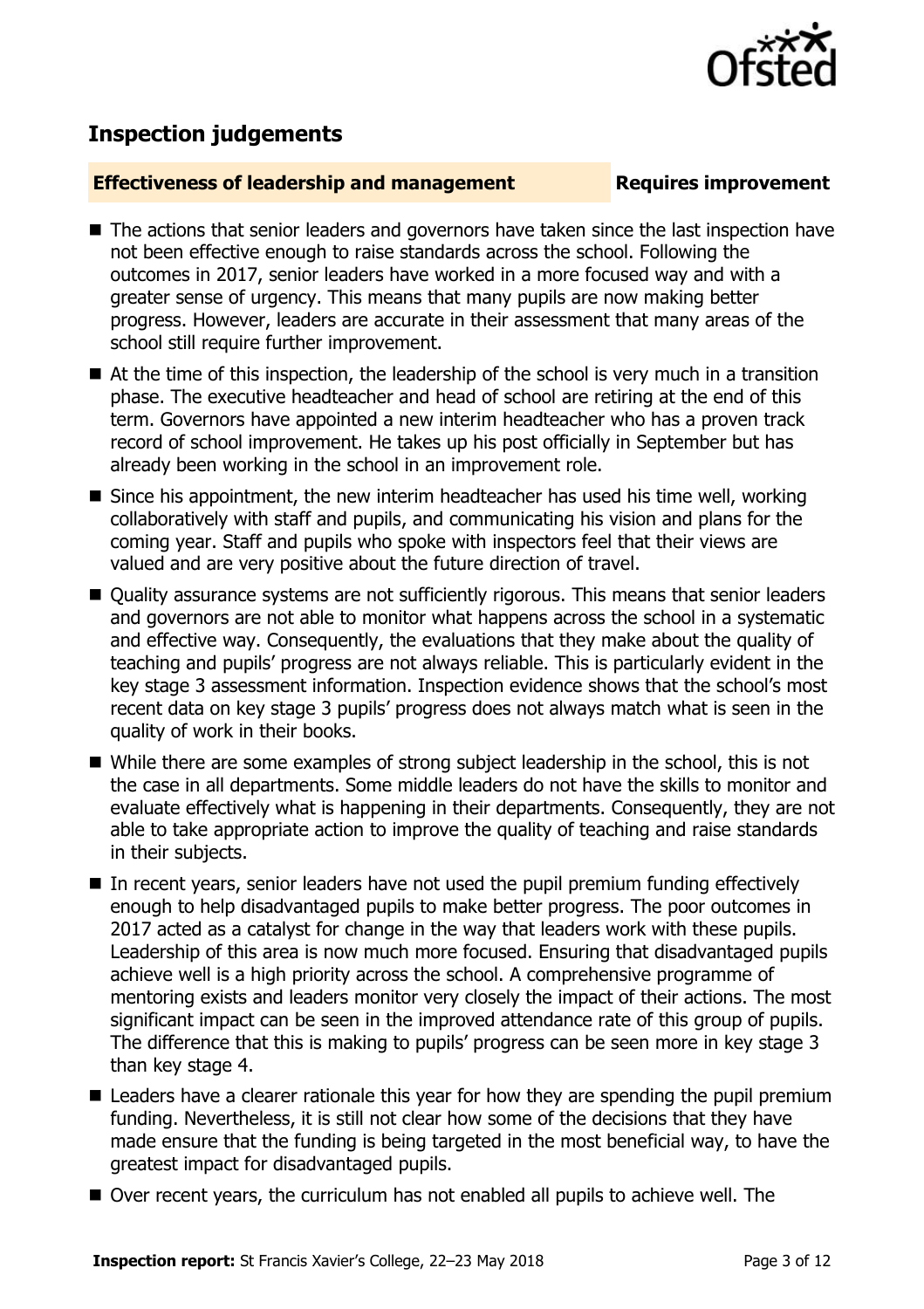

curriculum has been redesigned for next year with the underpinning rationale of enabling pupils of all abilities to make good progress across a range of subjects.

- Leaders understand how extra-curricular activities can enrich pupils' education. To this end, they ensure that pupils have opportunities to be involved in activities ranging from debating to sport. The school's sports teams often enjoy success. For example, in the week of the inspection, the Year 10 football team won the national schools' FA cup final.
- Pupils' spiritual, moral, social and cultural development is a high priority for leaders and is at the heart of the school's ethos. This an inclusive school that values diversity. In this environment, pupils are prepared well for life in modern Britain. Pupils are encouraged to become active citizens, for example by volunteering or taking part in the Liverpool Schools' Parliament.
- Leaders track how many disadvantaged pupils are involved in extra-curricular activities. However, they acknowledge that they do not do enough to ensure that this group of pupils are making the most of the school's enrichment opportunities.

### **Governance of the school**

- The quality of governance has improved since the last inspection. Governors have honed their analytical skills and changed the way that they work. Consequently, they are more effective at holding senior and middle leaders to account. That said, they acknowledge that they must continue to develop their skills and expertise in order to provide the necessary challenge as well as support to the new interim headteacher.
- Governors value the support that they have received from the local authority over the last two years. Working together with representatives from the local authority on the monitoring group, which was formed after the last inspection, has helped to develop governors' skills.
- Governors understand the importance of stability and continuity as the school moves to the next stage on its journey of improvement. Consequently, it is their intention to make an early decision in the new academic year about the long-term leadership of the school.

### **Safeguarding**

- The arrangements for safeguarding are effective. All safeguarding protocols and practices are fit for purpose. Systems to ensure that only suitable people are recruited to work with pupils are secure. Staff keep detailed records of safeguarding concerns. Frequent pastoral meetings ensure that relevant information is shared and pupils are carefully monitored.
- Leaders ensure that all staff have a good understanding of their responsibilities in relation to safeguarding. Concerns are dealt with promptly and appropriately, including through referrals to outside agencies.
- Leaders have created a strong culture of safeguarding in which pupils feel safe, valued and happy. Pupils know who to speak to if they have any concerns or worries. Pupils who spoke with inspectors said that they feel well supported.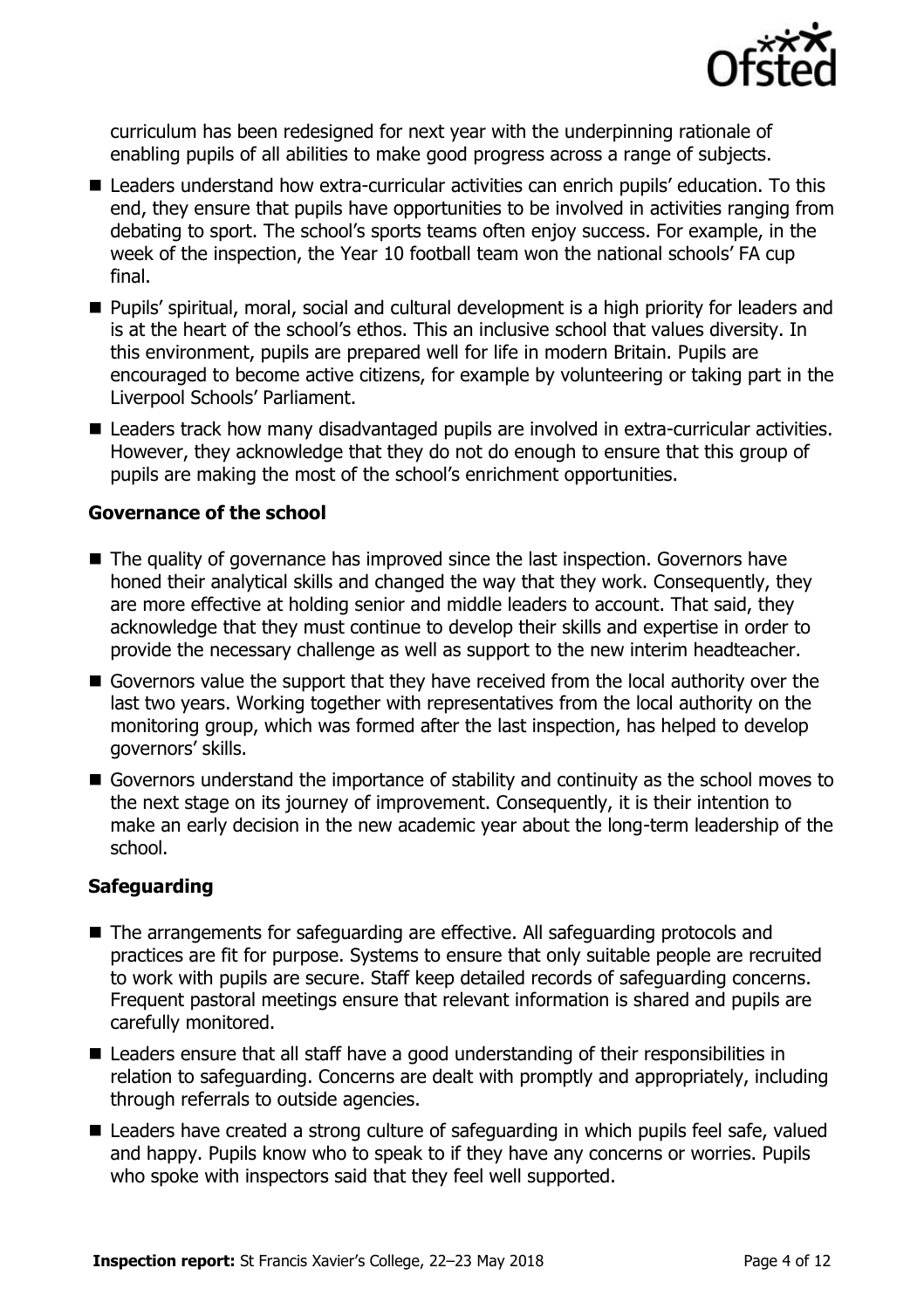

### **Quality of teaching, learning and assessment Requires improvement**

- Strong teaching does exist but this is not consistent across the school. This variability means that not all pupils benefit from the high-quality teaching that they need to make the best possible progress.
- $\blacksquare$  Not all teachers have high enough expectations of what their pupils can achieve. This lack of challenge is preventing some pupils from making good progress. For example, some teachers use questioning effectively to probe and extend pupils' understanding. However, too many teachers question their pupils in a limiting and superficial way. This does little to deepen pupils' thinking.
- Some teachers are not developing pupils' knowledge and understanding to a deep enough level. Added to this, not enough time is devoted to developing pupils' reasoning and problem-solving skills, particularly in mathematics and science. This means that some pupils are not skilled in applying any knowledge that they have to unfamiliar contexts.
- The variation in teachers' expectations is evident in the quality of pupils' work. Some teachers do not challenge incomplete or poor-quality work, nor do they encourage pupils to take pride in their presentation. Pupils' work also shows that, in key stage 3 particularly, teachers' assessment of their pupils' progress and attainment sometimes lacks rigour and accuracy.
- **Pupils value the positive relationships that they have with their teachers. When these** are coupled with high expectations, these strong relationships contribute significantly to the quality of learning and pupils' progress. An example of this was seen in a Year 9 English lesson where pupils were clearly used to being given time to reflect and think deeply in a supportive environment. On this occasion, it meant that they were able to make thoughtful and perceptive comments about war poetry.
- **Pupils routinely benefit from high-quality teaching in modern foreign languages, design** technology and art. Consequently, pupils' outcomes in these subjects are typically strong.
- Improving pupils' literacy skills has been a strong focus in professional development sessions. Pupils' books indicate that most teachers are adhering to the marking for literacy policy. It is also clear from books that many departments are providing opportunities for pupils to hone their extended writing skills.

### **Personal development, behaviour and welfare Good**

### **Personal development and welfare**

- The school's work to promote pupils' personal development and welfare is good. This is a very caring school where staff at all levels demonstrate a genuine concern for the welfare of their pupils. As a result, pupils feel very well supported.
- St Francis Xavier's is a school that values individuals, recognising that everyone is different but equal. This creates an environment in which pupils feel safe and comfortable. This gives pupils confidence, for example, to be open about their sexual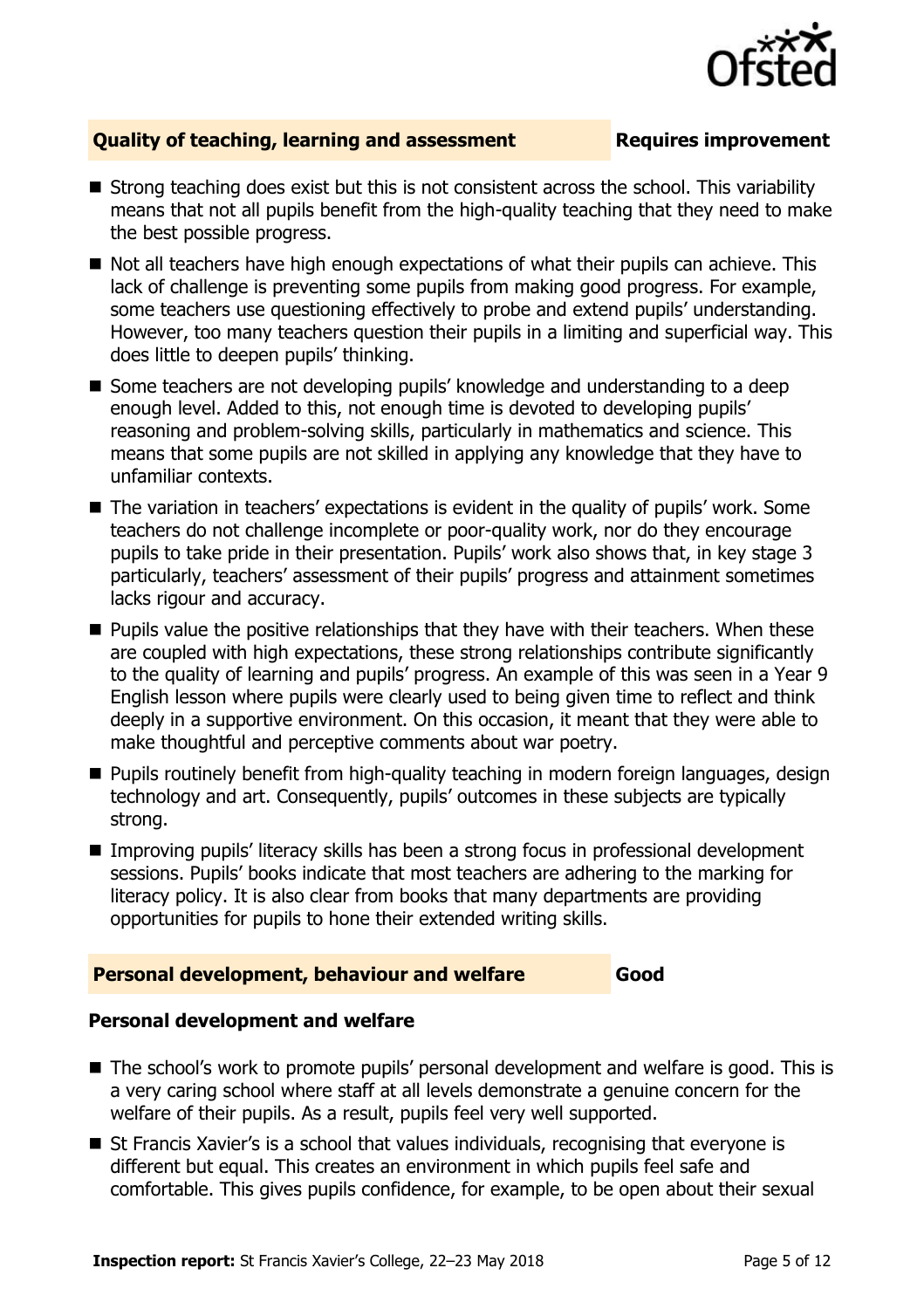

orientation or gender identity.

- Bullying is rare but when it does happen the pastoral staff deal with it promptly and effectively.
- Personal, social, health and economic (PSHE) education is currently delivered in 'dropdown' days. Leaders have identified the flaws in this arrangement, including concerns about pupils missing out on important areas if they are absent on these days. As part of the new curriculum model for next year, pupils will be taught PSHE education in a weekly lesson.
- Leaders are proactive in checking on the personal development, behaviour and welfare of the small number of pupils that attend alternative provision. A rigorous protocol exists for checking their attendance.

### **Behaviour**

- The behaviour of pupils is good. Pupils generally conduct themselves well around the school. They are polite, friendly and welcoming to visitors. During breaks and lunchtimes they socialise well and show respect to each other and to staff.
- In most lessons, pupils' behaviour is good and they demonstrate positive attitudes to learning. There are some occasions where this is not the case. However, this is usually where pupils have become disengaged as a result of poor-quality teaching. A number of staffing issues this year mean that some classes have been taught by supply staff, which has had a negative impact on some pupils' behaviour.
- The school's inclusion centre provides a safe environment in which staff can work with the small number of pupils who exhibit poor behaviour. There is a high success rate of pupils successfully reintegrating into the main school having spent some time in the inclusion centre. Consequently, permanent exclusions are very rare and the fixed-term exclusion rate is below the national average. Leaders have had success in reducing the number of disadvantaged pupils and those who have SEN and/or disabilities who are excluded. This will remain a focus for leaders until there is no difference between the rates for these groups and their peers in school.
- As a result of concerted action across the whole school, the overall absence and persistent absence figures have decreased and are now below the national averages. Leaders' actions have also improved the attendance rates of disadvantaged pupils and those who have SEN and/or disabilities. However, leaders recognise that too many of these pupils are still not attending school regularly. Reducing the persistent absence rates of these groups further is a high priority for leaders.

### **Outcomes for pupils Requires improvement**

- There were some valid contextual reasons why the school did not meet the government's floor standards in 2017. Notwithstanding this, leaders acknowledge that the Progress 8 score was very disappointing and have taken action in response to this. For example, too many pupils spent time in alternative provision in previous years and this is now no longer the case.
- In 2017, pupils made particularly poor progress in mathematics, science and religious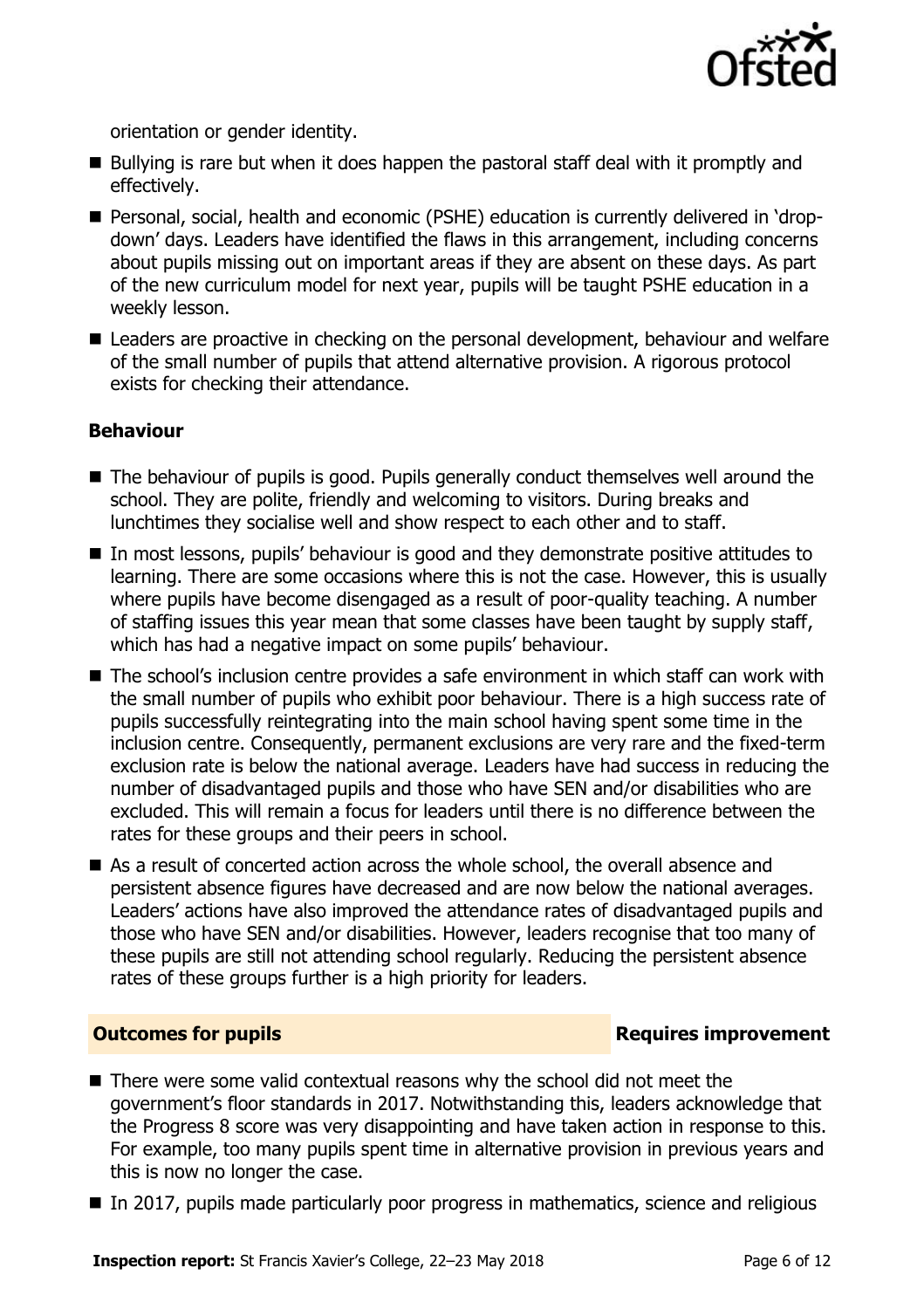

education. Some of the reasons for this relate to staffing issues. In science and religious education, these issues remain and continue to have a negative impact on pupils' progress.

- The school's current assessment information indicates that pupils in all year groups are generally making better progress than in the last two years. However, leaders are aware that underneath the headline figures, inconsistencies remain. Pupils' progress in science remains a particular area of concern.
- $\blacksquare$  In 2017, the progress and attainment of disadvantaged pupils were particularly concerning. In response to this, leaders have changed their approach to how they help these pupils overcome their barriers to learning and achieve well. This is having an impact across the school but particularly in key stage 3, where disadvantaged pupils are making good progress. The one caveat to this is the uncertainty relating to the reliability of some of teachers' assessments in this key stage.
- Staff effectively identify pupils who have SEN and/or disabilities through transition arrangements with primary schools, discussions with parents and carers, appropriate screening tests and staff referrals. Staff ensure that provision for these pupils is tailored to their individual needs. This means that most pupils who have SEN and/or disabilities make good progress during their time at the school.
- Since the last inspection, leaders have had significant success in raising the profile across the school of reading for pleasure. The school benefits from having a wellstocked library that pupils will have increased access to from next year.
- The quality of the CEAIG that pupils receive continues to be a strength of the school. The leadership of this area is strong and pupils in all year groups benefit from an effective CEAIG programme. Leaders use the Gatsby benchmarks for good careers provision to evaluate the quality of their own programme. Providing pupils with highquality CEAIG is a priority for leaders. This has contributed significantly to the impressive statistic, in the last three years, of 100% of pupils progressing to further education, training or employment at the end of Year 11.

### **16 to 19 study programmes Good**

- **Effective leadership in the sixth form means that students benefit from a high-quality** post-16 experience. The head of sixth form and his team have high expectations of their students. This can be seen in the way that they follow up any issues that are highlighted through the half-termly monitoring system. One impact of this is the high retention rate.
- $\blacksquare$  The head of sixth form has a clear understanding of the many strengths in post-16 provision at the school. He also has an accurate assessment of the small number of areas that still require further improvement. For example, although students generally benefit from high-quality teaching, he knows that in some subjects, there is room for greater challenge in lessons and sharper assessment practice. This is a leadership focus in order to ensure that more students gain the highest grades.
- Leaders also recognise that while the provision meets all the requirements of the 16 to 19 study programme, they have improved the arrangements for work experience from next year. The new arrangements broaden the range of opportunities for work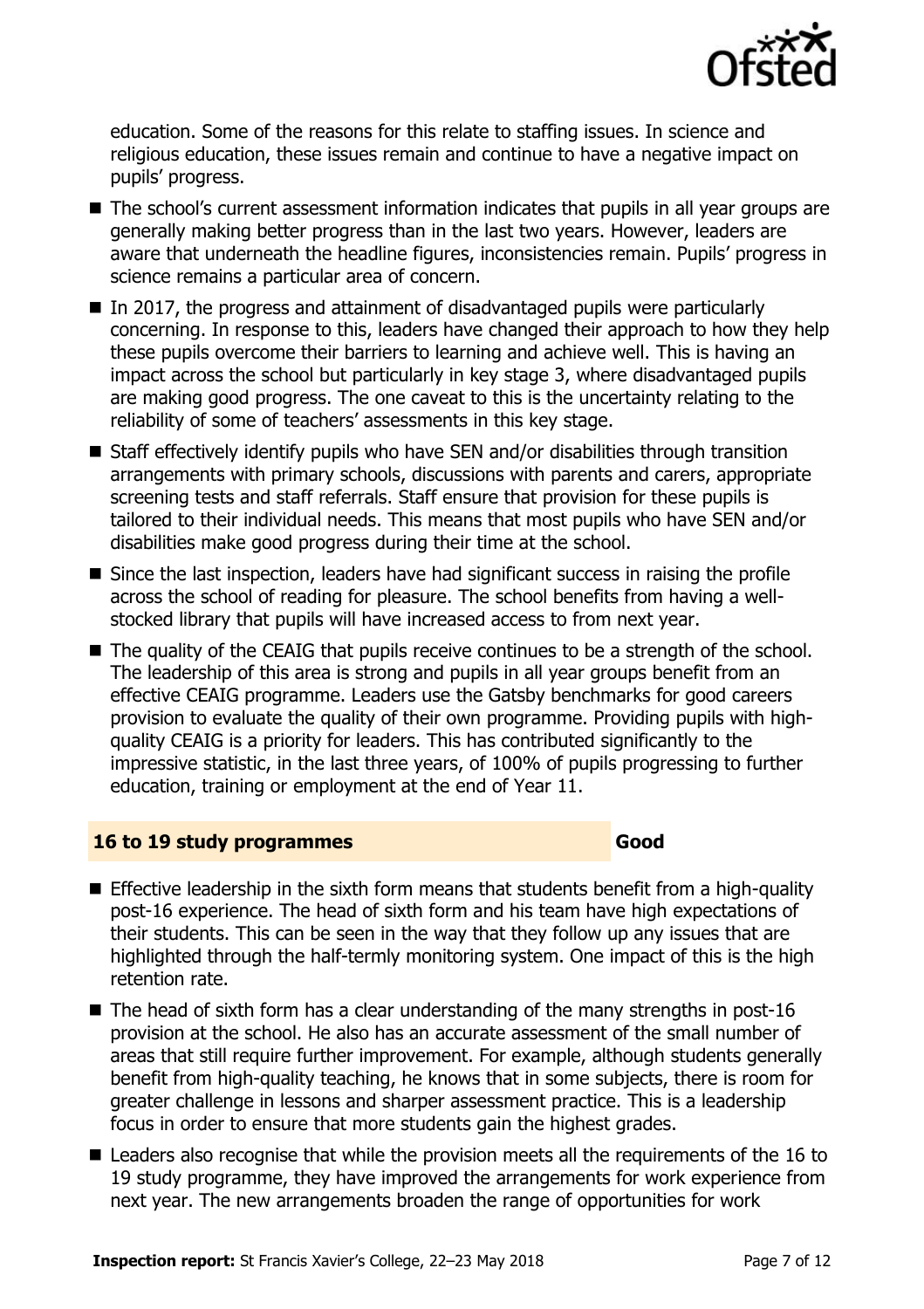

experience for all students.

- The sixth-form curriculum offers a wide range of subjects that is enhanced by a consortium with a local girls' school. This wide choice of subjects contributes to the popularity of the sixth form, which has grown since the last inspection.
- The majority of students make good progress throughout their time in the sixth form. Overall outcomes for students are strong, particularly in academic A levels. Over recent years, students have made particularly good progress in history, information and communication technology (ICT) and English literature. Outcomes in vocational courses are not as strong as in academic ones. Leaders are giving consideration as to the appropriateness of some of the vocational courses. However, the subject with the largest cohort, BTEC computing, has had consistently positive outcomes over recent years.
- Students who resit English and mathematics GCSEs are provided with high-quality teaching and support. Consequently, the success rates when students retake these examinations are very high.
- PSHE education and enrichment opportunities are currently offered through 'dropdown' days and form periods. Students also have the opportunity to be involved in volunteering, for example in local schools. In the new curriculum model next year, students will have a weekly enrichment session.
- Students who fall behind are very well supported to get back on track. Teachers and pastoral staff know their students extremely well and are able to provide appropriate personalised support. Students value this. There is very strong practice related to supporting students who have mental health issues or who are dealing with challenging family circumstances.
- $\blacksquare$  Students benefit from effective CEAIG throughout their time in the sixth form, particularly in relation to university applications. A high proportion of students go on to higher education, with a significant number taking up places at Russell Group universities. Leaders also ensure that they provide students with appropriate CEAIG related to degree-level apprenticeships and employment.
- Leaders have adopted similar strategies to those seen in Years 7 to 11 to improve students' attendance. This has had a positive impact but leaders acknowledge that further improvement is required in this area.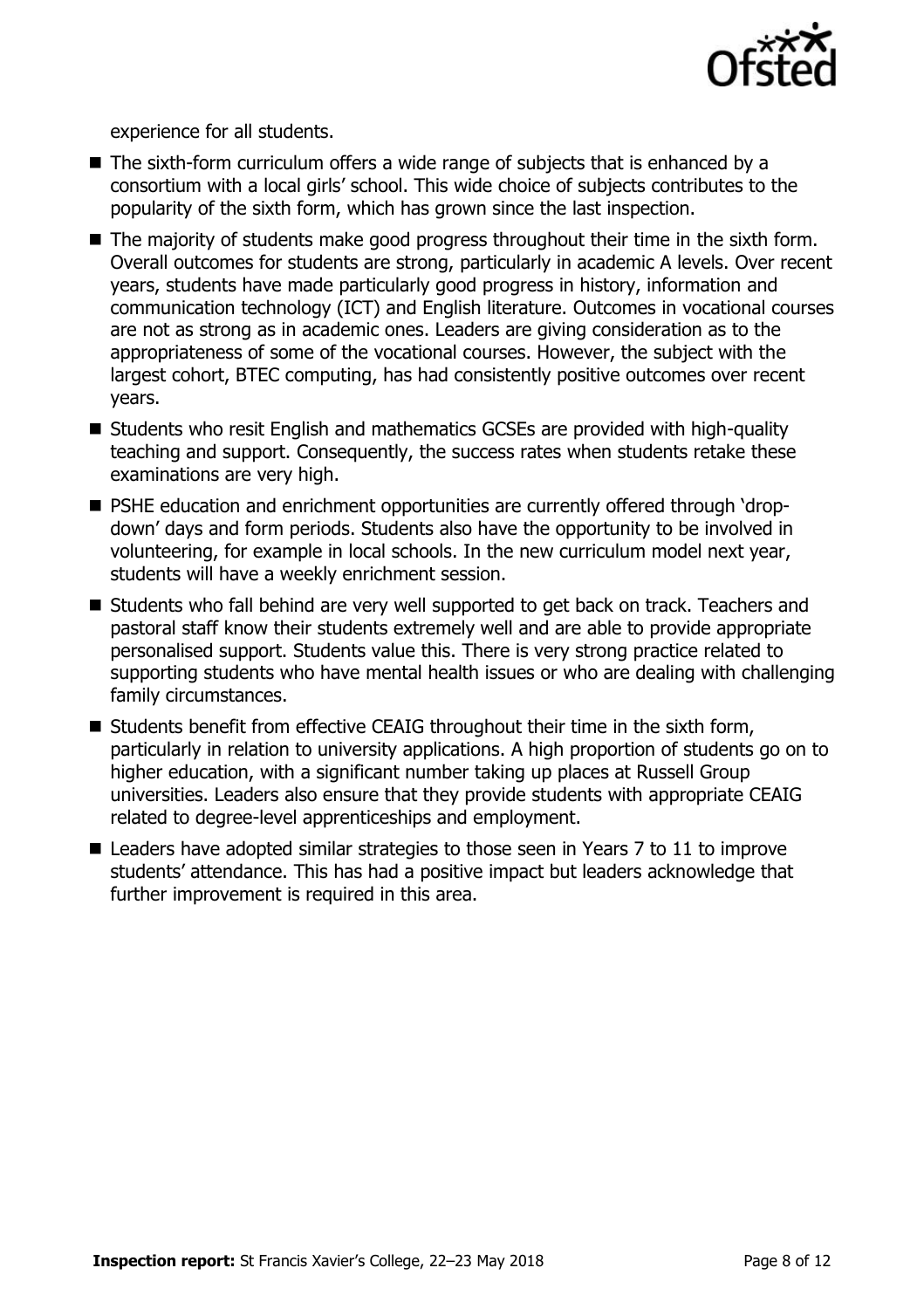

# **School details**

| Unique reference number | 138463    |
|-------------------------|-----------|
| Local authority         | Liverpool |
| Inspection number       | 10042449  |

This inspection of the school was carried out under section 5 of the Education Act 2005.

| Type of school                                           | Secondary comprehensive    |
|----------------------------------------------------------|----------------------------|
| School category                                          | Academy converter          |
| Age range of pupils                                      | 11 to 18                   |
| Gender of pupils                                         | <b>Boys</b>                |
| Gender of pupils in 16 to 19 study<br>programmes         | Mixed                      |
| Number of pupils on the school roll                      | 1,152                      |
| Of which, number on roll in 16 to 19 study<br>programmes | 213                        |
| Appropriate authority                                    | Board of trustees          |
| Chair                                                    | Andrew Keeley              |
| <b>Executive Headteacher</b>                             | Les Rippon                 |
| Telephone number                                         | 0151 288 1000              |
| Website                                                  | www.sfx.liverpool.sch.uk   |
| <b>Email address</b>                                     | admin@sfx.liverpool.sch.uk |
| Date of previous inspection                              | $9-10$ February 2016       |

### **Information about this school**

- This is a larger-than-average-sized Catholic school for boys with a mixed sixth form. The school is in a consortium with a local Catholic girls' school for its sixth-form provision.
- The proportion of disadvantaged pupils is slightly below the national average.
- Most pupils are of White British heritage.
- The proportion of pupils who have SEN and/or disabilities is higher than the national average and an average proportion of these pupils have an education, health and care plan.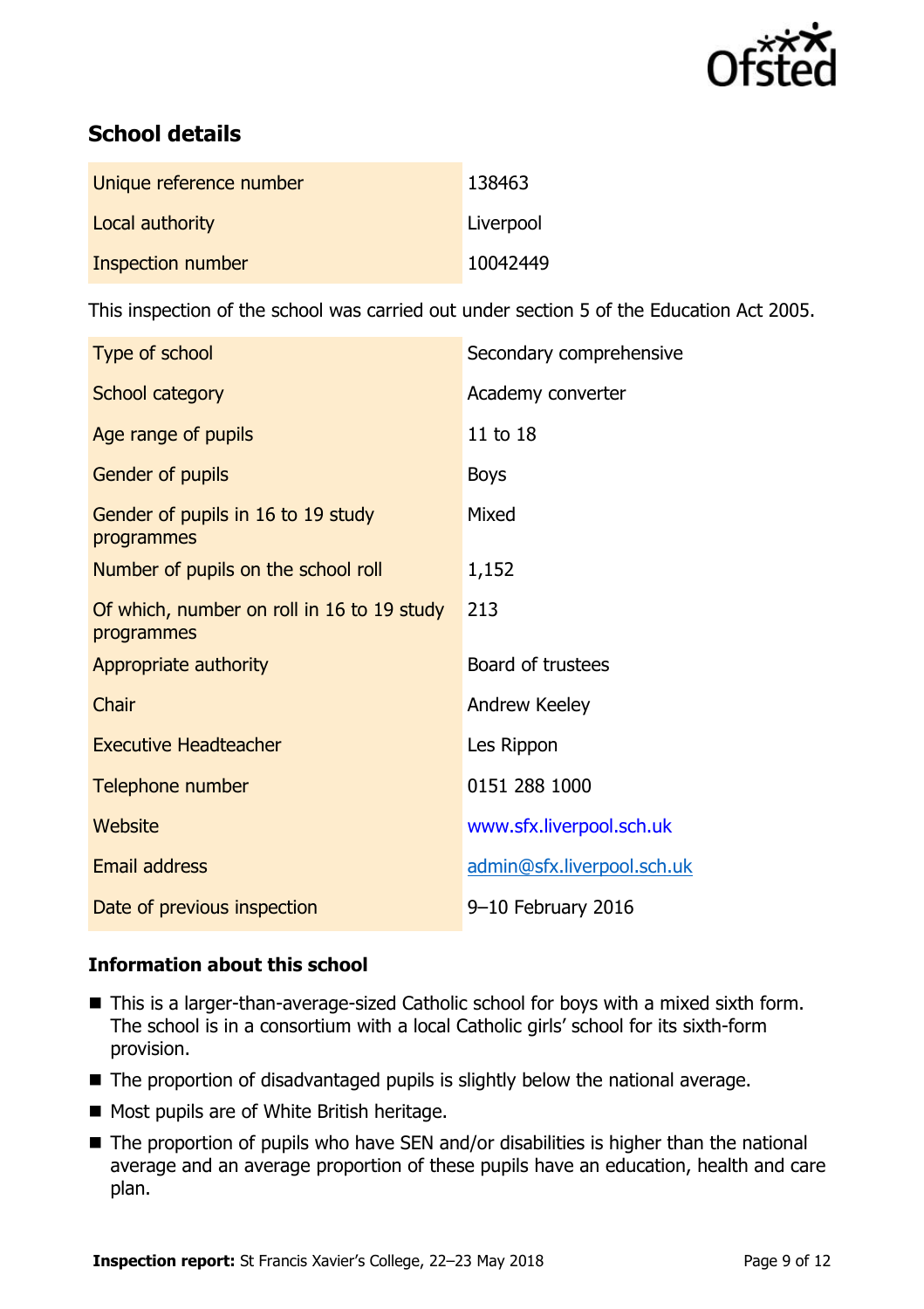

- The school only uses alternative provision for a very small number of pupils. At the time of the inspection, Alder Hey Hospital School, Assess Education and New Heights were the providers being used.
- In 2017, the school did not meet the government's floor standards. The floor standards set the minimum expectations for progress and attainment at key stage 4.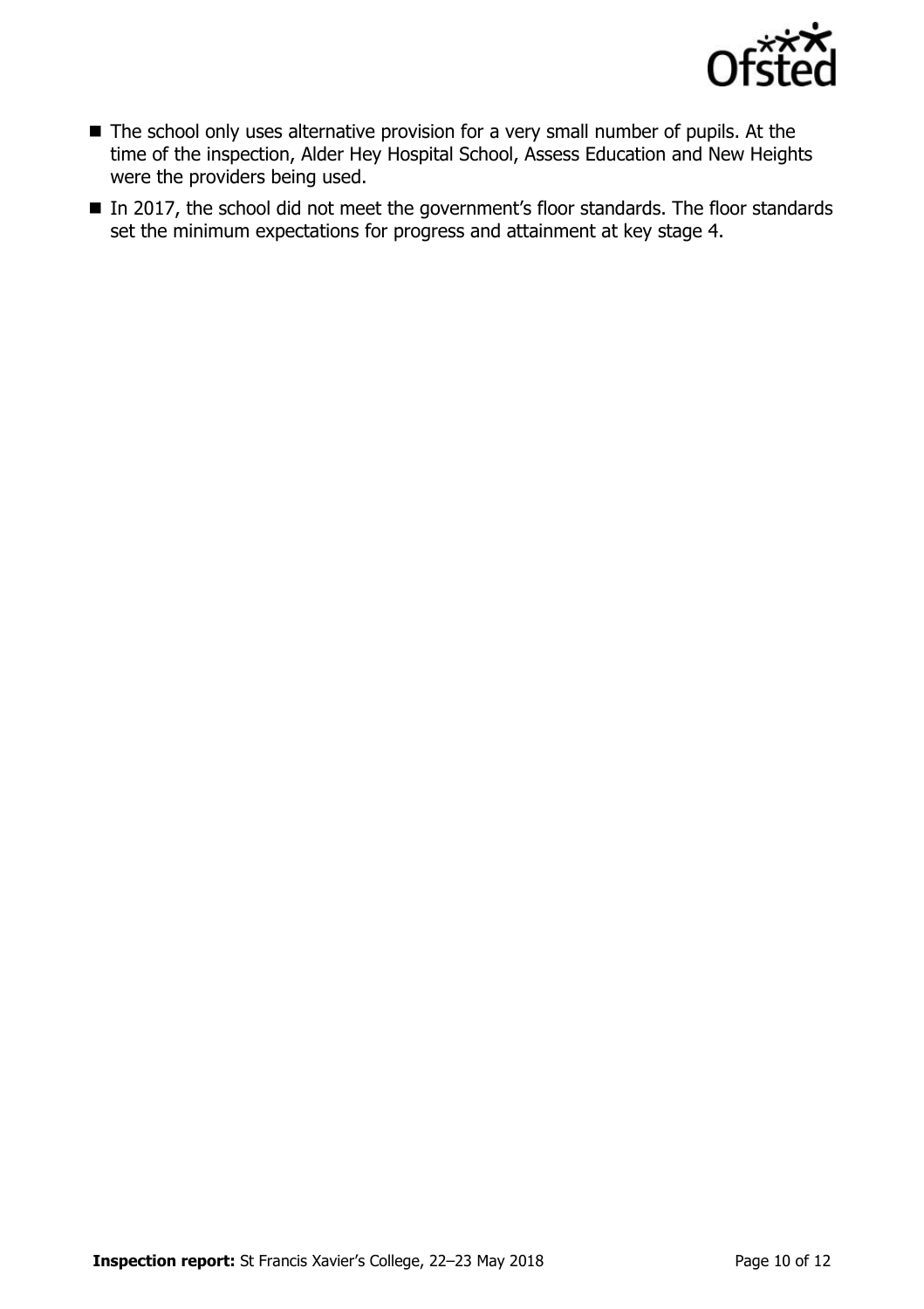

# **Information about this inspection**

- **Inspectors observed teaching and learning in lessons across a range of subjects,** including joint observations with leaders. Inspectors looked at pupils' and students' work during their observations. Two inspectors carried out a work scrutiny with senior leaders.
- **Inspectors met with four groups of pupils. They also talked with others informally** during breaks and lunchtimes. Discussions were held with staff, including senior and middle leaders, pastoral staff and classroom teachers, including those newly and recently qualified. A meeting was held with seven members of the governing body, including the chair. The lead inspector also met with two representatives of the local authority and a representative from the archdiocese.
- Inspectors took account of the 101 responses to Ofsted's online 'Parent View' survey, and the 67 free-text responses.
- **Inspectors took into account the five responses to the online pupil questionnaire and** the 60 responses to the online staff questionnaire.
- Inspectors scrutinised a range of documents. These included the school's selfevaluation and development plan; information about the school's performance; and a selection of policies, including those relating to safeguarding.

### **Inspection team**

| Anne Seneviratne, lead inspector | Her Majesty's Inspector |
|----------------------------------|-------------------------|
| Osama Abdul Rahim                | Ofsted Inspector        |
| <b>Annette Patterson</b>         | Ofsted Inspector        |
| <b>Timothy Gartside</b>          | Ofsted Inspector        |
| <b>Stephanie Gill</b>            | Ofsted Inspector        |